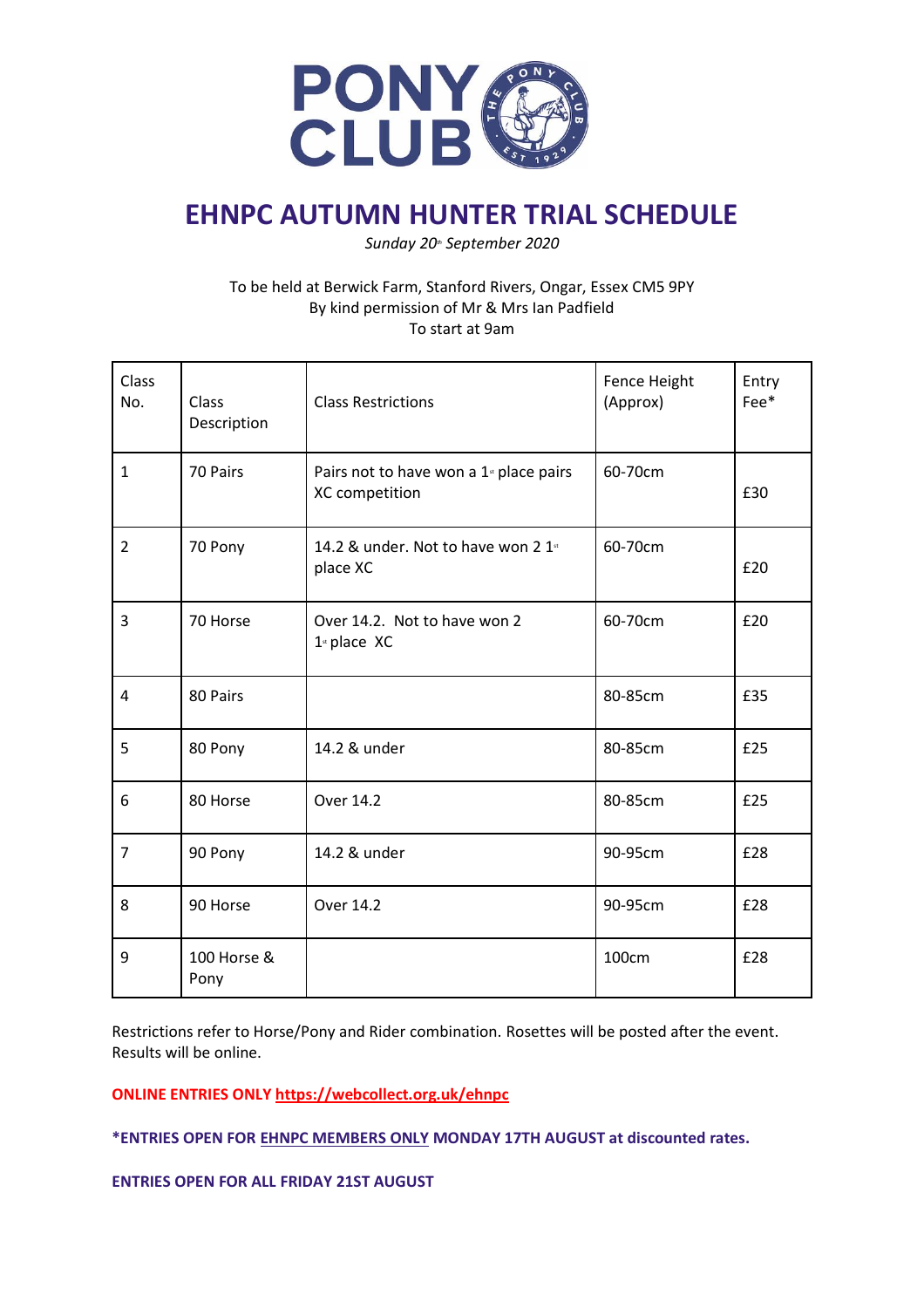

# **IMPORTANT COVID-19 RULES IN LINE WITH GOVERNMENT GUIDANCE - PLEASE READ THIS WHOLE SCHEDULE**

#### **OWNERS, GROOMS AND SPECTATORS**

You need to ensure you know how many people are allowed to accompany you:

- One rider and one support per horse
- Extra People / family members / Coaches / non-riding kids Please don't try and bring them – You will be eliminated and not allowed on site.
- No other spectators, trainers or owners.
- Everyone on site must observe social distancing rules.

## **UNDER 18 RIDERS - SUPPORT:**

#### **PARENTS/GUARDIANS AND CHILDREN**

- Two parents/guardians are allowed, if absolutely necessary
- If two parents attend, no other family members / owners will be permitted
- Only competing children may attend

#### **HOW TO ENTER?**

- **Online entries** no entries if suffering COVID 19 symptoms or in lockdown area.
- Rider details and 1 person only accompanying them must be entered.
- **Refunds** NO REFUND unless event is cancelled
- **Closing Date** Entries close on Wednesday 16<sup>th</sup> September. Classes will be very strictly limited and will close when full.
	- **NO LATE ENTRIES, ENTRIES ON THE DAY, OR CHANGE OF CLASS AFTER THE CLOSING DATE.**
- **Fence Judges** If you know someone who can fence judge all day please let us know. Please supply their name and number on the entry form. In the event of too many entries priority will be given to those who can offer a volunteer for fence judging.
- Each horse / pony can only be entered in TWO classes.

#### **BEFORE THE EVENT**

- **Drawn Order** There will be a drawn order for every class please check the website for the running orders. <http://branches.pcuk.org/essexhuntnorth/> You must be there to compete on time following the ARRIVE COMPETE LEAVE protocol.
- **Course Walking** The course will be available to walk from 2pm-6.00pm on Saturday 19<sup>th</sup> September. In the event of adverse weather conditions, please check website http://branches.pcuk.org/essexhuntnorth/
- **Number Bibs** You will also be required to print your own bib numbers and bring them with you to the event. A template will be made available to you. Competitors can write their number on an A4 piece of paper, but it must be clearly legible. Remember to print one for each side of your number bib and one for your lorry or car. You will need **3** copies.

#### **AT THE EVENT** - ONLY REGISTERED PEOPLE ALLOWED ON SITE

## **Do not attend if you or a family member has symptoms of Covid 19. Refunds will be given to anyone in this situation.**

• **Hat Taggin**g - Please contact an appropriate Steward or Information Point if you require hat tagging, which will be done in adherence to social distancing guidelines.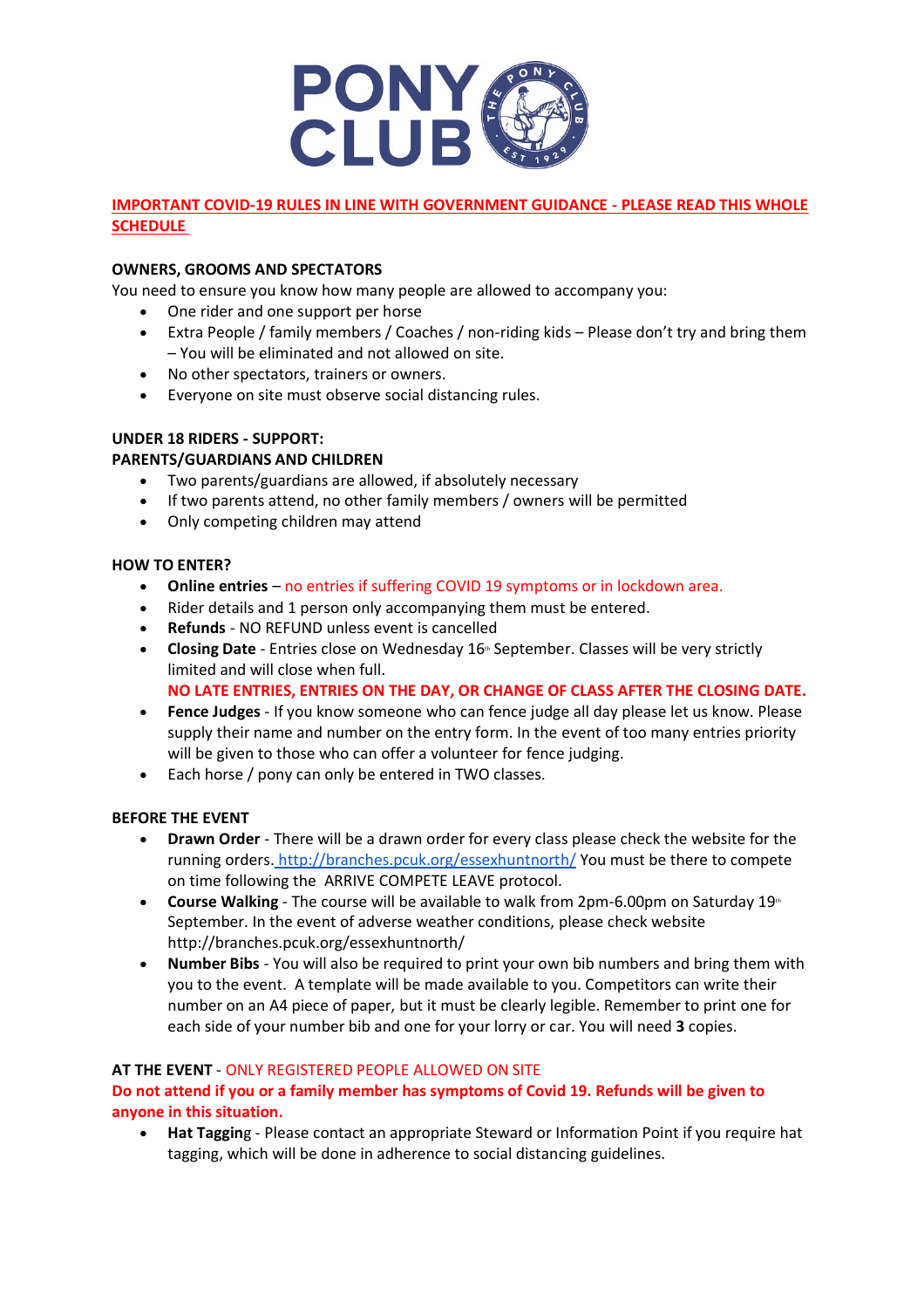

- **Parking** You will be parked at safe distances from each other. Current recommendations are 10m apart if there is tying up allowed on both sides of your box; 5m where tying up is on one side only, and 3m apart where there is no tying up allowed. This allows social distancing to be maintained. You should maintain social distancing from everyone other than those from your own household or bubble.
- **Passports and Numbers** You will not need to go to the entries secretary to have your vaccination record checked or to collect your number. EHNPC Officials on site will carry out random vaccinations checks in the horsebox park, and so you need to still remember to have your horses' passports with you, but you will not be required to present your passport on arrival. You will have already printed your rider number/s and brought them with you.
- **Warm Up** The warm up area for each phase will be clearly marked to show the number of horses allowable in each area. A steward will be managing this. You will not be able to enter if it creates overcrowding. Riders & Horses only in all warm-up areas – no helpers / parents on foot please – you may watch your competitor from the adjacent area, keeping 2m apart from other.
- **Scores** No scoreboards or screens will be used on event and all scores will be online.
- **Dogs** Dogs are allowed and should be kept on leads at all times.
- **Refreshments** On-event catering may be provided in line with current government guidance.
- **Photographer** There will be a Photographer on site with online sales post event.
- **Toilets and Waste Management**  Toilets will be provided and cleaned regularly. Hand sanitising stations will be provided and members are encouraged to take home their rubbish and use their own toilets in their own lorries

# **YOU ARE EXPECTED TO RIDE ON YOUR ALLOCATED TIMES. IF YOU DO NOT DO SO, YOU RISK BEING UNABLE TO COMPETE.**

#### **As soon as you have finished competing please leave the site as quickly as possible.**

#### **RIDE COMPETE LEAVE**

#### **LEAVING BERWICK**

There will be a CLOCKWISE one way system in operation along Berwick Lane on the day of the event. You MUST turn left when leaving Berwick Farm.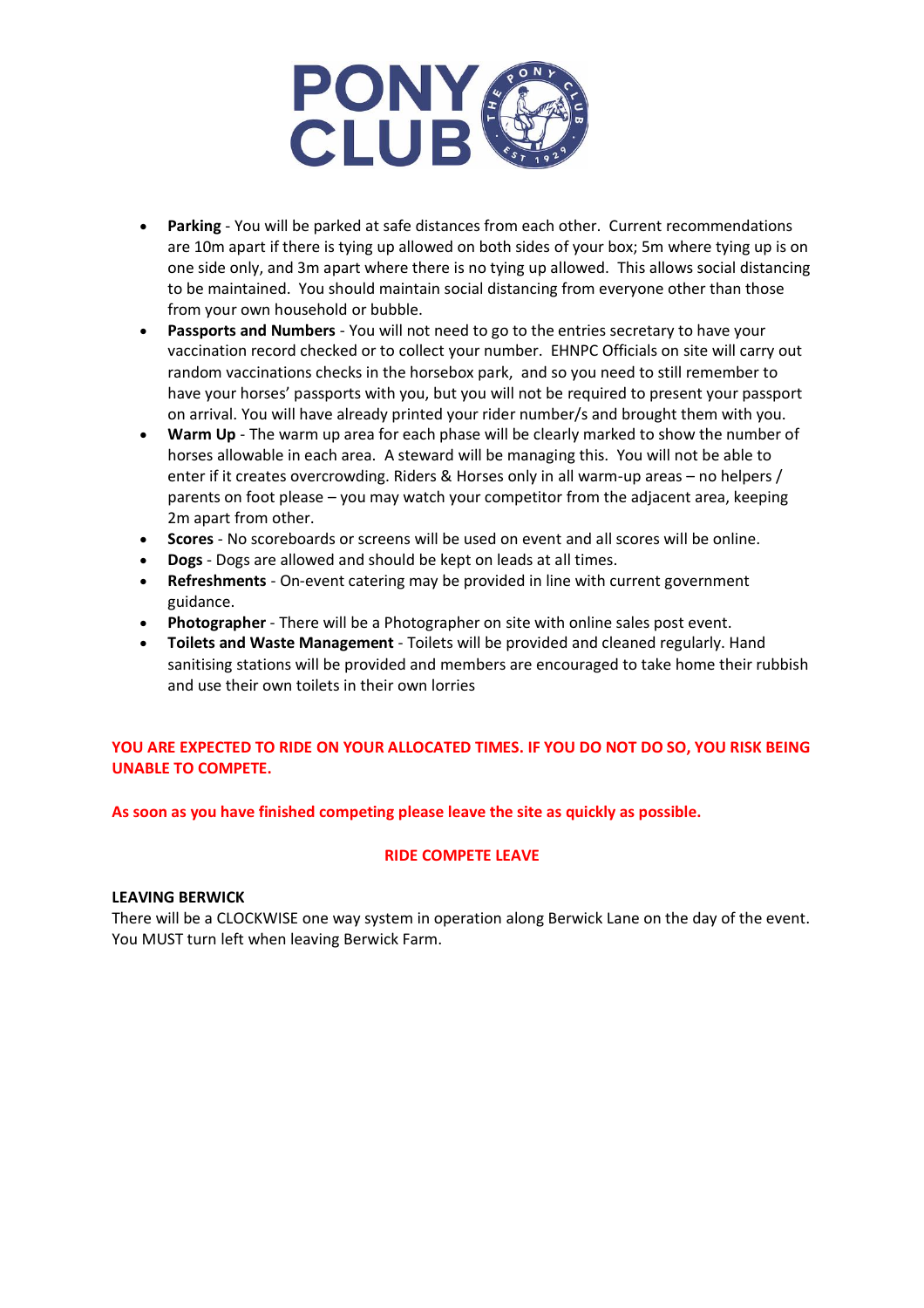

# **COMPETITION RULES**

1. Save for the death or personal injury caused by the negligence of the organisers, or anyone for whom they are in law responsible, neither the organisers of this event or The Pony Club nor any agent, employee or representative of these bodies, nor the landlord or his tenant, accepts any liability for any accident, loss, damage, injury or illness to horses, owners, riders, spectators, land, cars, their contents and accessories, or any other personal property whatsoever, whether caused by their negligence, breach of contract or in any other way whatsoever. Entries are only accepted on this basis.

2. The organisers of this event have taken all reasonable precautions to ensure the health and safety of everyone present at this event. For these measures to be effective, everyone must take all reasonable precautions to avoid and prevent accidents. They must obey the instructions of the organisers and all officials and stewards.

3. All non-Pony Club competitors are not covered by The Pony Club insurance and must have their own third party cover. The Essex Hunt North Branch of The Pony Club and the organisers of this event are not legally responsible for non-Members and their insurance will not cover you.

4. The winner will be the competitor with no jumping faults and nearest the optimum time. 5. The event is run under PC Eventing Rules 2020 Hats must compliant with the current Pony Club rules please check [www.pcuk.org](http://www.pcuk.org/) for details. Hats and body protectors must be worn during the Cross Country. For cross-country riding over fences 80cms high and above, a jockey skull cap must be worn, with no fixed peak, peak type extensions or noticeable protuberances above the eyes or to the front and should have an even round or elliptical shape with a smooth or slightly abrasive surface. A removable hat cover with a light flexible peak may be used if required. It is also strongly recommended that a jockey skull cap is worn for cross-country riding over lower fences. All hats must be tagged with an aquamarine PC, BE or RC hat tag. Body protectors must meet BETA 2009 Level 3 standard. Hats & body protectors will be checked at the secretaries when collecting numbers. 6. Medical armbands are advised for cross country if members are not accompanied by a responsible adult.

7. No recording device is permitted (e.g. hat cameras) as they may have a negative effect on the performance of the hat in the event of a fall.

8. Competitors who have been eliminated may continue over the rest of the course but must give way to following riders and leave immediately if directed by an official. 9. Horses/ponies must be five years old or over and may only enter two classes. No stallions.

10. All horses and ponies must be fully vaccinated against equine flu according to the Pony Club Rules. <https://pcuk.org/search-the-pony-club/?q=vaccination+rule> Spot checks will be carried out in the lorry park.

Online entries only via the following link:

<https://webcollect.org.uk/ehnpc>